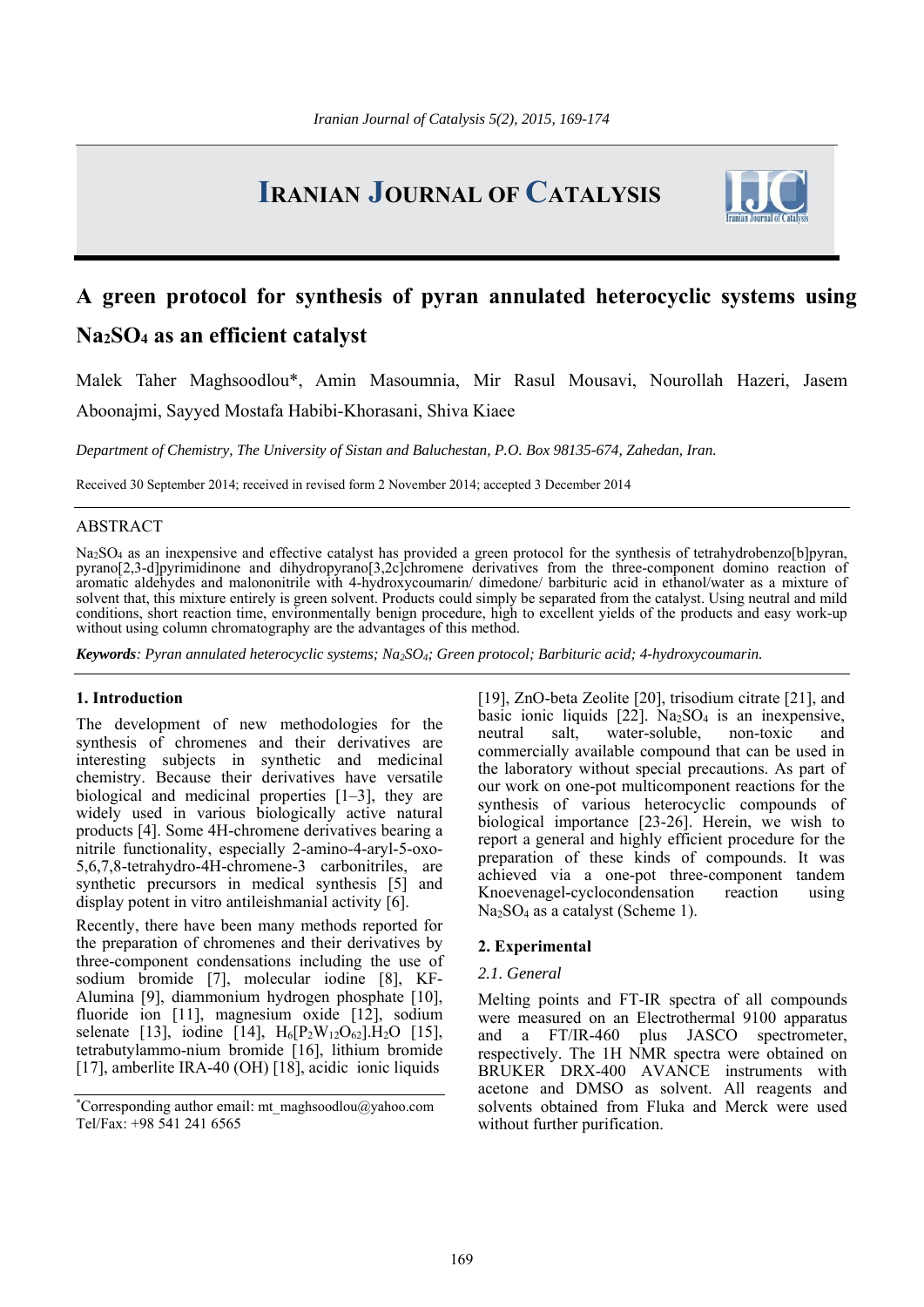

**Scheme 1**. Na<sub>2</sub>SO<sub>4</sub> catalyzed synthesis of pyran annulated heterocyclic systems.

*2.2. General procedure for the synthesis of tetrahydrobenzo[b]pyran or pyrano[2,3-d] pyrimidinone or dihydropyrano[3,2-c]chromene* 

A mixture of a malononitrile 1 (1 mmol), aldehyde 2 (1 mmol), 4-hydroxycoumarin 3a (1 mmol), dimedone 3b (1 mmol) or barbiturice acid 3c (1 mmol) and 30 mol % of  $Na<sub>2</sub>SO<sub>4</sub>$  in ethanol/water (1:1) was stirred at 40-55 °C for a suitable time (Table 1). The reaction was monitored by thin-layer chromatography (TLC) using ethyl acetate/petroleum benzene (1:3) as eluent. After completion of the reaction, solid product was separated from catalyst by filtration, and after recrystallization from ethanol, the corresponding pure products were obtained.

#### *Selected spectral data*

#### *Table 2, entry 1:*

White solid; IR (KBr):  $\bar{v} = 3377, 3284, 3255, 3179,$ 2198, 1708 cm<sup>-1</sup>. <sup>1</sup>H NMR (400 MHz, Acetone-d<sub>6</sub>)  $\delta$  = 4.57 (1H, s), 6.70 (2H, br s), 7.26-8.0 (9H, m) ppm.

#### *Table 2, entry 13:*

White solid; IR (KBr):  $\bar{v}$  = 3395, 3323, 3027, 2960, 2199, 1680 cm<sup>-1</sup>. <sup>1</sup>HNMR (400 MHz, Acetone-d<sub>6</sub>) δ= 1.04 (3H, s), 1.13 (3H, s), 2.16 (1H, d, *J=* 16.0 HZ), 2.28 (1H, d, *J=* 16.0 HZ), 2.58 (2H, s), 4.30 (1H, s), 6.25 (2H, br s), 7.19 (1H, m), 7.28 (4H, m) ppm.

### *Table 2, entry 29:*

Dark yellow solid; IR (KBr):  $\bar{v} = 3415, 3311, 3203,$ 3102, 3022, 2193, 1710 cm-1. 1 HNMR (400 MHz, DMSO-d<sub>6</sub>)  $\delta$  = 4.48 (1H, s), 7.30 (2H, s), 7.60 (1H, t), 7.70 (1H, d), 8.0 (2H, t), 11.12 (1H, s), 12.18(1H, s) ppm.

#### **3. Results and Discussion**

In order to optimize the conditions, the reaction between benzaldehyde, dimedone and malononitrile was chosen as a simple model reaction. The model reaction under 10 mol% of different catalysts and at different temperature in ethanol/water (1:1) was first attempted (Table 1). After systematic screening, 30 mol % of the Na<sub>2</sub>SO<sub>4</sub> in EtOH/H<sub>2</sub>O at 40 °C was found to be the best (Table 1, entry 7). As shown in Table 1, the same model reaction was carried out in water, ethanol and mixture of them at different temperatures to assess the effect of temperature on the reaction yield. It was observed that the reaction yield was a function of temperature, since the yield increased as the reaction temperature increased at 40 °C, the product 5a was obtained in an excellent yield and higher temperature did not increase the reaction yield (Table 1, Entry 8). The effect of the amount of the catalyst on these reactions was also investigated. As a result, with the mixture of benzaldehyde, malononitrile, and dimedone in the presence of 3, 10 and 20 mol%  $Na<sub>2</sub>SO<sub>4</sub>$ , the product 5a was obtained in 63, 67 and 86% yield at 40 °C in EtOH/H<sub>2</sub>O (1:1), respectively (Table 1, entries 4-6). Increasing the amount of catalyst to 40 mol%, yield of 95% was obtained. Therefore, the use of 30 mol%  $Na<sub>2</sub>SO<sub>4</sub>$  is sufficient to push the reaction forward.

To explore the scope of the procedure, we extended this reaction to various aromatic aldehydes in the presence of electron-withdrawing or electron-releasing substituents (Table 2). To estimate the generality and versatility of the catalyst, the same reactions were applied for the synthesis of pyrano[2,3-*d*]pyrimidine and 3,4-dihydropyrano[c]chromene derivatives by replacing dimedone with barbituric acid and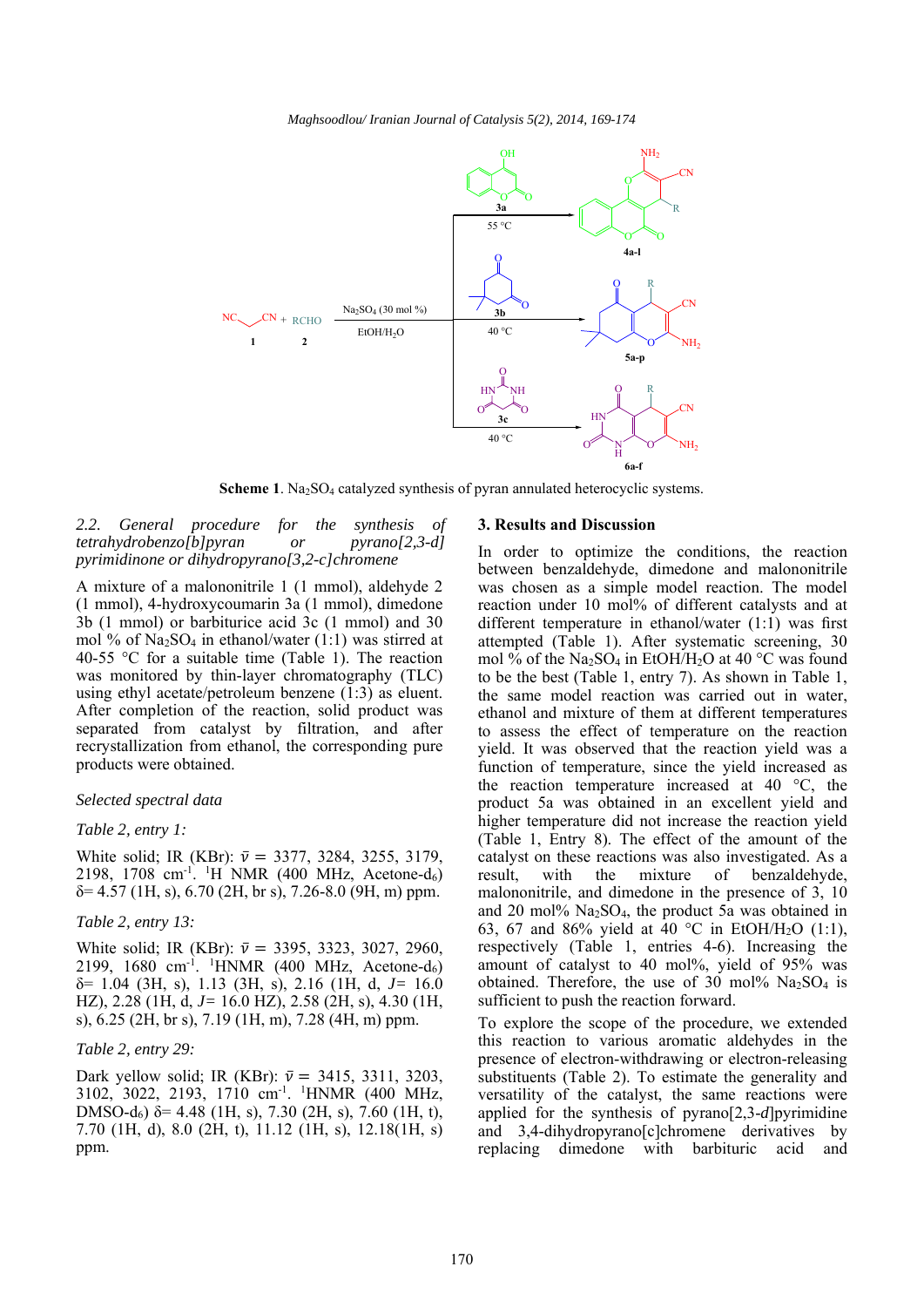*Maghsoodlou/ Iranian Journal of Catalysis 5(2), 2014, 169-174* 

| Entry          | Catalyst                        | mol <sup>(0)</sup> <sub>0</sub> | Time (min) | Solvent                     | Temp. $(^{\circ}C)$ | Yield $(\%)$ <sup>a</sup> |
|----------------|---------------------------------|---------------------------------|------------|-----------------------------|---------------------|---------------------------|
|                | HONH <sub>3</sub> Cl            | 15                              | 60         | EtOH/H <sub>2</sub> O(1:1)  | 60                  |                           |
| $\overline{2}$ | Fumaric acid                    | 10                              | 60         | EtOH/H <sub>2</sub> O(1:1)  | 60                  | 90                        |
| $\overline{3}$ | Fumaric acid                    | 10                              | 720        | EtOH/H <sub>2</sub> O (1:1) | r.t                 | 91                        |
| $\overline{4}$ | Na <sub>2</sub> SO <sub>4</sub> | 5                               | 30         | EtOH/H <sub>2</sub> O(1:1)  | 40                  | 63                        |
| 5              | Na <sub>2</sub> SO <sub>4</sub> | 10                              | 16         | EtOH/H <sub>2</sub> O(1:1)  | 40                  | 67                        |
| 6              | Na <sub>2</sub> SO <sub>4</sub> | 20                              | 9          | EtOH/H <sub>2</sub> O(1:1)  | 40                  | 86                        |
| 7              | Na <sub>2</sub> SO <sub>4</sub> | 30                              | 5          | EtOH/H <sub>2</sub> O(1:1)  | 40                  | 95                        |
| 8              | Na <sub>2</sub> SO <sub>4</sub> | 30                              | 10         | EtOH/H <sub>2</sub> O(1:1)  | 80                  | 85                        |
| 9              | Na <sub>2</sub> SO <sub>4</sub> | 30                              | 300        | EtOH/H <sub>2</sub> O(1:1)  | r.t                 | 95                        |
| 10             | Na <sub>2</sub> SO <sub>4</sub> | 30                              | 35         | H <sub>2</sub> O            | 60                  | 89                        |
| 11             | Na <sub>2</sub> SO <sub>4</sub> | 30                              | 25         | <b>EtOH</b>                 | 40                  | 85                        |
| 12             | Na <sub>2</sub> SO <sub>4</sub> | 40                              | 5          | EtOH/H <sub>2</sub> O (1:1) | 40                  | 95                        |

**Table 1**. Optimization of various parameters for the synthesis of **5a**.

<sup>a</sup>Yield refers to the pure isolated products.

Table 2. Synthesis of chromenes and their derivatives with various aldehydes in the presence of Na<sub>2</sub>SO<sub>4</sub> as a catalyst.

| Entry          | $\mathbf R$                                          | 1,3-dicabonyl  | Product        | Time (min) | Yield $(\%)^a$ | $m.p. (^{\circ}C)$ |          | Ref.   |
|----------------|------------------------------------------------------|----------------|----------------|------------|----------------|--------------------|----------|--------|
|                |                                                      |                |                |            |                | Found              | Reported |        |
| $\mathbf{1}$   | $C_6H_5$                                             | 3a             | 4a             | 5          | 93             | 258-260            | 258-259  | $[27]$ |
| $\overline{2}$ | $4-CIC6H4$                                           | 3a             | 4 <sub>b</sub> | 16         | 87             | 261-263            | 261-262  | $[28]$ |
| 3              | $2,4$ -Cl <sub>2</sub> C <sub>6</sub> H <sub>3</sub> | 3a             | 4c             | 15         | 95             | 255-257            | 258-259  | $[29]$ |
| $\overline{4}$ | $4-O2NC6H4$                                          | 3a             | 4d             | 7          | 94             | 261-263            | 261-262  | $[28]$ |
| 5              | $3-O2NC6H4$                                          | 3a             | 4e             | 23         | 90             | 263-264            | 261-262  | $[28]$ |
| 6              | 4-MeC <sub>6</sub> H <sub>4</sub>                    | 3a             | 4f             | 25         | 84             | 251-253            | 253-255  | $[29]$ |
| 7              | $2-MeC6H4$                                           | 3a             | 4g             | 25         | 88             | 262-264            | 260-261  | $[28]$ |
| 8              | 4-MeOC <sub>6</sub> H <sub>4</sub>                   | 3a             | 4h             | 20         | 80             | 223-225            | 222-224  | $[28]$ |
| 9              | $2,5-(MeO)_{2}C_{6}H_{3}$                            | 3a             | 4i             | $8\,$      | 91             | 226-228            | 230-233  | $[28]$ |
| 10             | $3-MeO-4-HOC6H3$                                     | 3a             | 4j             | 25         | 83             | 254-256            | 253-254  | $[27]$ |
| 11             | $4-(CH_3)_2NC_6H_4$                                  | 3a             | 4k             | 18         | 94             | 221-223            | 224-225  | $[29]$ |
| 12             | $4-HOC_6H_4$                                         | 3a             | 41             | 14         | 79             | 260-263            | 264-266  | $[27]$ |
| 13             | $C_6H_5$                                             | 3 <sub>b</sub> | 5a             | 5          | 95             | 229-231            | 227-229  | $[28]$ |
| 14             | $4-CIC6H4$                                           | 3 <sub>b</sub> | 5 <sub>b</sub> | 15         | 94             | 207-209            | 207-209  | $[30]$ |
| 15             | $3-CIC6H4$                                           | 3 <sub>b</sub> | 5c             | 5          | 96             | 228-230            | 228-229  | $[30]$ |
| 16             | $4-O2NC6H4$                                          | 3 <sub>b</sub> | 5d             | 14         | 87             | 180-182            | 180-182  | $[30]$ |
| 17             | $3-O2NC6H4$                                          | 3 <sub>b</sub> | 5e             | 15         | 90             | 211-213            | 210-212  | $[30]$ |
| 18             | $2-O2NC6H4$                                          | 3 <sub>b</sub> | 5f             | 10         | 85             | 225-227            | 227-230  | $[31]$ |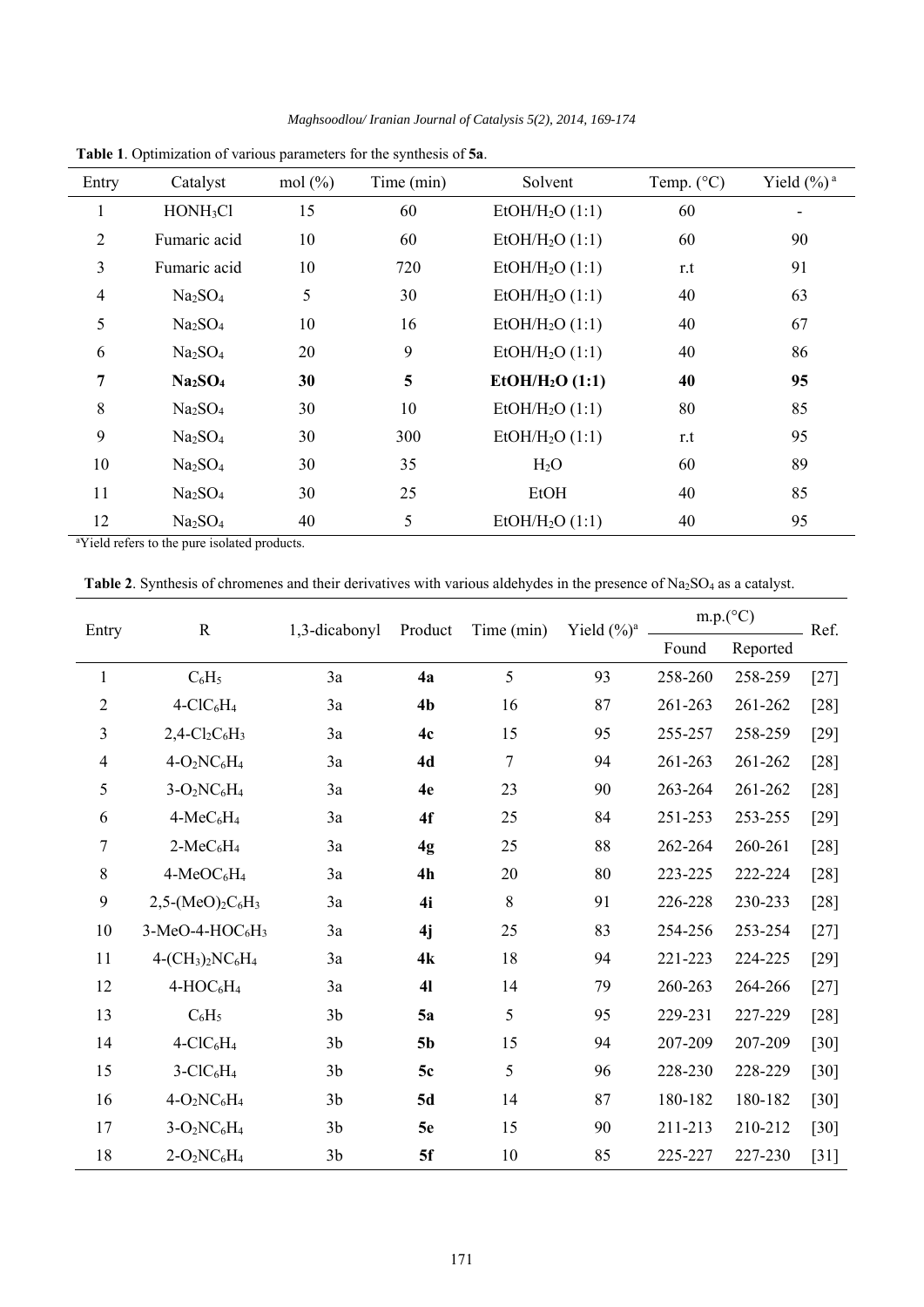| Table 2. (Continued). |                                                      |                |                |                |    |         |         |        |
|-----------------------|------------------------------------------------------|----------------|----------------|----------------|----|---------|---------|--------|
| 19                    | $4-MeC6H4$                                           | 3 <sub>b</sub> | 5g             | 5              | 94 | 213-216 | 212-215 | $[28]$ |
| 20                    | $4-MeOC6H4$                                          | 3 <sub>b</sub> | <b>5h</b>      | 10             | 93 | 200-202 | 203     | $[13]$ |
| 21                    | $3-HOC6H4$                                           | 3 <sub>b</sub> | 5i             | 15             | 89 | 227-229 | 223     | $[13]$ |
| 22                    | $4-NCC_6H_4$                                         | 3 <sub>b</sub> | 5j             | 15             | 93 | 224-226 | 227-230 | $[32]$ |
| 23                    | $4-(Me)2NC6H4$                                       | 3 <sub>b</sub> | 5k             | 20             | 85 | 199-201 | 198-200 | $[33]$ |
| 24                    | $3-MeO-4-HOC6H3$                                     | 3 <sub>b</sub> | 5 <sub>l</sub> | 12             | 89 | 229-230 | 227-228 | $[34]$ |
| 25                    | $4$ - $FC6H4$                                        | 3 <sub>b</sub> | 5m             | 10             | 85 | 190-192 | 191-193 | $[19]$ |
| 26                    | 2-Furyl                                              | 3 <sub>b</sub> | 5n             | 12             | 92 | 223-225 | 222-224 | $[30]$ |
| 27                    | 2-Thienyl                                            | 3 <sub>b</sub> | 50             | 12             | 90 | 210-212 | 210-212 | $[35]$ |
| 28                    | $CH3(CH2)5$                                          | 3 <sub>b</sub> | 5p             | 10             | 91 | 181-183 | 185-187 | $[36]$ |
| 29                    | $4-CIC6H4$                                           | 3c             | <b>6a</b>      | $\overline{7}$ | 96 | 242-244 | 241-242 | $[37]$ |
| 30                    | $2-CIC6H4$                                           | 3c             | 6 <sub>b</sub> | 20             | 85 | 214-216 | 213-215 | $[37]$ |
| 31                    | $2,4$ -Cl <sub>2</sub> C <sub>6</sub> H <sub>3</sub> | 3c             | 6c             | 10             | 90 | 240-242 | 239-241 | $[31]$ |
| 32                    | $4-O2NC6H4$                                          | 3c             | <b>6d</b>      | 10             | 94 | 237-239 | 238-239 | $[37]$ |
| 33                    | $3-O_2NC_6H_4$                                       | 3c             | 6e             | 5              | 91 | 272-274 | 271-272 | $[31]$ |
| 34                    | $4-NCC_6H_4$                                         | 3c             | 6f             | 8              | 88 | 249-251 | 252-253 | $[31]$ |

a Yield refers to the pure isolated products.

bAll known products were characterized from their spectral data (IR and NMR) and compared with those reported in the literature.

4-hydroxycoumarin. In each case, the products were obtained in excellent yields. For synthesizing of 3,4 dihydropyrano[c]chromene derivatives, when aromatic aldehydes containing electron-withdrawing groups were employed (Table 2, 4b-k) the obtained yield were better than those encountered with electron donating groups on aromatic rings (Table 2, 4f-l). In preparing tetrahydrobenzo[*b*]pyrans, no significant substituent effect was observed on the yields of the products (Table 2, 5a-p). Encouraged by these results, we also studied the cyclocondensation of heterocyclic aldehyde, such as furfuraldehyde and 2-thiophen carbaldehyde with malononitrile and dimedone to obtain the corresponding tetrahydrobenzo[*b*]pyran (Table 2, 5n-o) in a better yield. Also, using aromatic aldehydes including electron-withdrawing groups, Pyrano[2,3-*d*]pyrimidinone derivatives were obtained in good yields (Table 2, 6a-f). By studying these findings, we suggested a mechanism for the synthesis of pyran derivatives. For example, compound 5 is synthesized by a Knoevenagel condensation and Michael addition which is shown in Scheme 2. The reaction occurs via initial formation of the cyanoolefin 6 from the condensation of malononitrile 1 and aldehyde 2 which reacts with 7 to give the intermediates 8 and subsequently the desired compound 5 is formed by a cyclization reaction.  $Na<sub>2</sub>SO<sub>4</sub>$  can be a suitable catalyst for this method

because sodium cation  $(Na^+)$  is oxophilic, hence it will make a strong co-ordinate bond with oxygen atom (O) of 1,3-diketone to form its enolate ion 7. Sulfate anion  $(SO<sub>4</sub><sup>-2</sup>)$  as a counter anion is sufficiently basic for the formation of cyanoolefin 6 and subsequent Michael addition of enolate of 1,3-diketone 7 on cyanoolefin 6, followed by cyclocondensation to form corresponding tetrahydrobenzo[*b*]pyran 5.

#### **4. Conclusions**

Na2SO4 is efficient, non-toxic, neutral salt, safe and inexpensive catalyst. Moreover, the experimental procedure was remarkably simple without the use of hazarded and/or expensive organic solvents. Therefore, sodium sulfate can be used as catalyst in the organic transformations.

## **Acknowledgment**

The authors gratefully acknowledgements financial support from the Research Council of University of Sistan and Baluchestan.

## **References**

- [1] X. Zhang, A. Amer, X. Fan, J. Balzarini, J. Neyts, E. De Clercq, M. Prichard, E. Kern, P.F. Torrence, Bioorg. Chem. 35 (2007) 221-232.
- [2] C. Luo, P. Xie, R. Marmorstein, J. Med. Chem. 51 (2008) 6121-6127.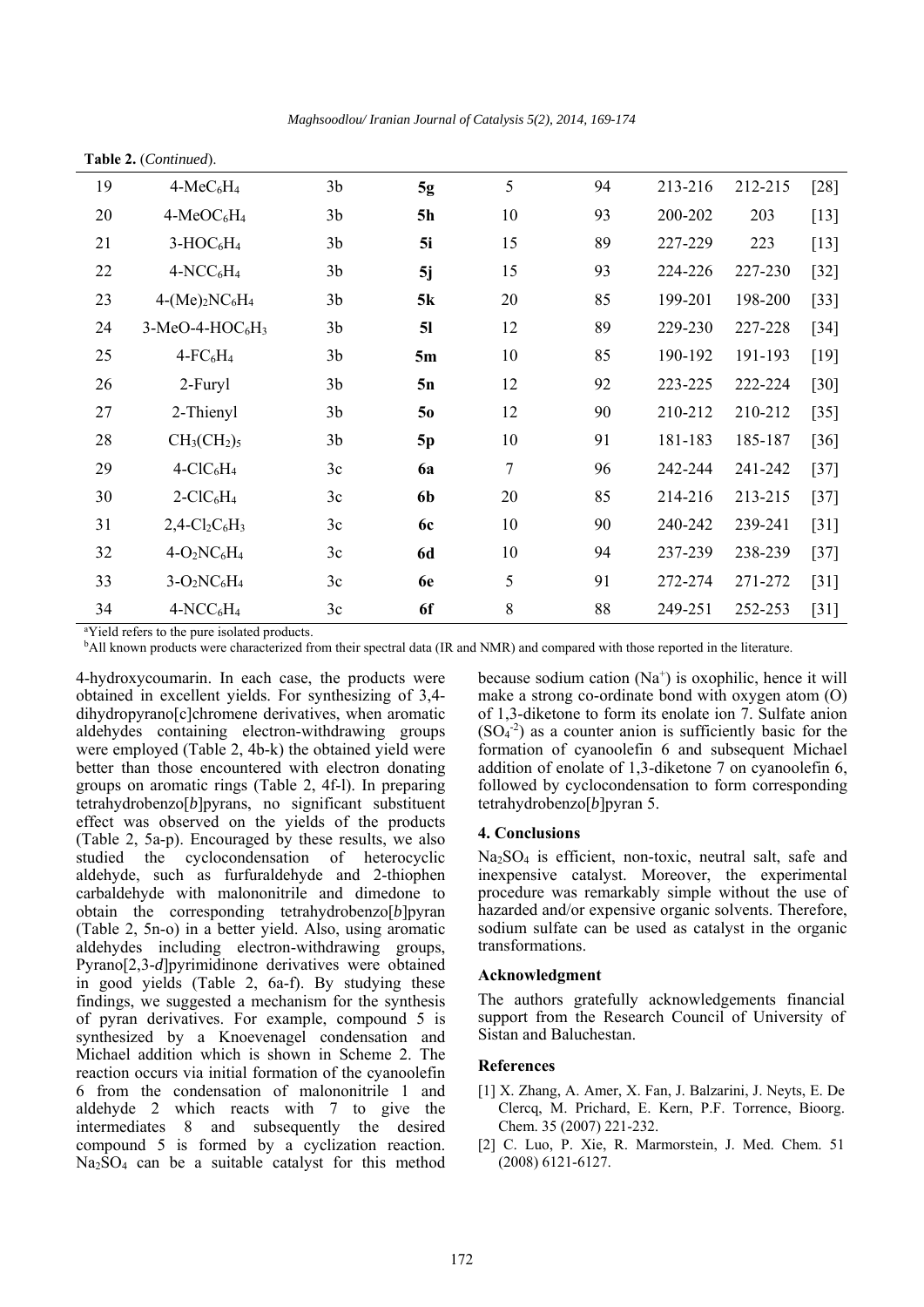

**Scheme 2.** Mechanistic pathway for three-component one-pot reaction leading to tetrahydrobenzo[b]pyran derivatives.

- [3] X. Fan, X. Zhang, L. Zhou, K.A. Keith, M.N. Prichard, E.R. Kern, P.F. Torrence, J. Med. Chem. 49 (2006) 4052-4054.
- [4] S. Gao, C.H. Tsai, C. Tseng, C.F. Yao, Tetrahedron 64 (2008) 9143-9149.
- [5] J. Marco-Contelles, R. Leon, C. de los Rıos, A.G. Garcıa, M.G. Lopez, M. Villarroya, Bioorg. Med. Chem. 14 (2006) 8176-8185.
- [6] P.F. Torrence, X. Fan, X. Zhang, P.M. Loiseau, Bioorg. Med. Chem. Lett. 16 (2006) 5047-5051.
- [7] I. Devi, P.J. Bhuyan, Tetrahedron Lett. 45 (2004) 8625- 8627.
- [8] S.B. Rajesh, V.M. Chandrakant, S.S. Kuldeep, B.M. Sandeep, S.C. Sunil, P.P. Rajendra, Synth. Commun. 37 (2007) 4353-4357.
- [9] X.S. Wang, D.Q. Shi, S.J. Tu, C.S. Yao, Synth. Commun. 33 (2003) 119-126.
- [10] S. Abdolmohammadi, S. Balalaie, Tetrhedron Lett. 48 (2007) 3299-3303.
- [11] S. Gao, C.H. Tsai, C. Tseng, C.F. Yao, Tetrahedron 64 (2008) 9143-9149.
- [12] M. Seifi, H. Sheibani, Catal. Lett. 126 (2008) 275-279.
- [13] R. Hekmatshor, S. Majedi, K. Bakhtiari, Catal. Commun. 9 (2008) 307-310.
- [14] Y.M. Ren, C. Cai, Catal. Commun. 9 (2008) 1017-1020.
- [15] M.M. Heravi, B.A. Jani, F. Derikvand, F.F. Bamoharram, H.A. Oskooie, Catal. Commun. 10 (2008) 272-275.
- [16] J.M. Khurana, S. Kumar, Tetrahedron Lett. 50 (2009) 4125-4127.
- [17] W.O. Sun, P. Zhang, J. Fan, S.H. Chen, Z.H. Zhang, Synth. Commun. 40 (2010) 587-594.
- [18] M.M. Khodaei, K. Bahrami, A. Farrokhi, Synth. Commun. 40 (2010) 1492-1499.
- [19] D. Fang, H.B. Zhang, Z.L. Liu, J. Heterocycl. Chem. 47 (2010) 63-67.
- [20] S.S. Katkar, M.K. Lande, B.R. Arbad, S.T. Gaikwad, Chin. J. Chem. 29 (2011) 199-202.
- [21] J. Zheng, Y.Q. Li, Scholar Res. Lib. 3 (2011) 381-388.
- [22] P.P. Salvi, A.M. Mandhare, A.S. Sartape, D.K. Pawar, S.H. Han, S.S. Kolekar, C. R. Chim. 14 (2011) 878- 882.
- [23] M.R. Mousavi, J. Aboonajmi, M.T. Maghsoodlou, N. Hazeri, S.M. Habibi-Khorassani, M. Safarzaei, Lett. Org. Chem. 10 (2013) 171-177.
- [24] M.T. Maghsoodlou, K. Khandan-Barani, N. Hazeri, S.M. Habibi-Khorassani, A.C. Willis, Res. Chem. Intermed. 40 (2014)779-785.
- [25] F. Farhadpour, N. Hazeri, S. Salahi, P. Dastoorani, R. Doostmohammadi, M. Lashkari, M. Ghashang, M.T. Maghsoodlou, Iran. J. Catal. 4 (2014) 247-251.